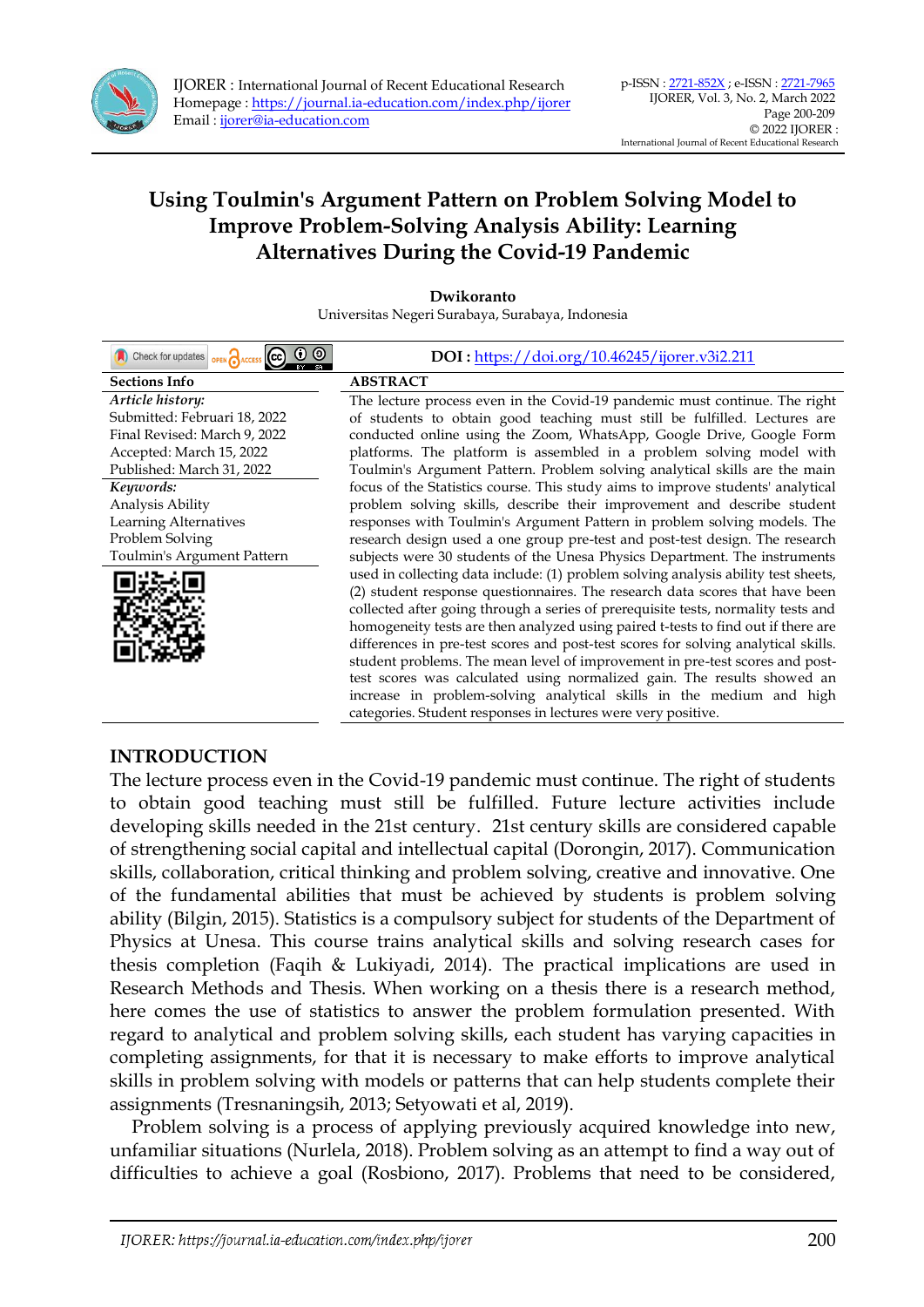Namely: (1) the problem to find can be theoretical or practical, abstract or concrete, what to look for, how the data is known, and what are the conditions, all of which are the basis for being able to solve the problem, (2) the problem to prove is shows that a statement is true, false, or not both, in the form of a hypothesis and the conclusion of a theorem that must be proven true, then it is appropriate if it is used to solve problems from the statistical material itself. Students can solve problems in Statistics if they are able to analyze and propose arguments (Sugandi, 2015; Meghan, 2015), so that learning that involves the ability to argue can affect problem solving abilities. The form in lectures refers to the interaction process in the form of debate, explanation of the reasoning of a solution related to the substance of claims, data, evidence, and support that contributes to the content of the argument, while argumentation is related to the process of obtaining and compiling these components (Duschl & Osborne, 2003; Erduran, 2014). Six important elements in an argument are claims, grounds, warrants, qualifiers, backings, and rebuttals. Arguing can also improve student learning outcomes and performance (Acar, 2012). The learning outcome in question is an increase in student problem solving. Every student in a lesson really needs an argument that aims to strengthen a student's self-understanding (Enduran & Osborne, 2014).

Argumentation contains three aspects including claim, evidence, and reasoning. Claim is a statement that answers the problem (Akarsu, 2013; Sugandi, 2015). Evidence is scientific data that supports a statement. Reasoning is a reason or justification that connects a statement with evidence. The claim phase is a statement in the form of a problem from the thoughts of each student. In this phase, students make a list in the form of statements regarding problem identification, problem formulation, and problem analysis. In the second phase, Evidence is scientific data that supports a statement. Argumentation plays an important role in building an explanation, model and theory as used by scientists to connect the evidence that has been selected with the idea (claim) to be achieved and strengthened by justification (warrant) associated with the appropriate theory (Erduran, 2014).

Scientific argumentation involves scientific reasoning used to draw conclusions from available information and involves critical thinking skills in making a statement based on facts. Scientific argumentation plays an important role in instilling scientific concepts in students which are the core of reasoning ability and academic achievement. Scientific arguments can be used to increase students' understanding of scientific concepts. Increased understanding of concepts will have an impact on problem solving abilities. Analysis of the quality of the argument can be done using a method based on the Toulmin argumentation model (Handayani, 2015).

Arguments are very relevant to lectures since the purpose of inquiry is the development and justification of scientific ideas, actions taken to understand natural phenomena, and commitment to a goal or method that will cause debate among scientists (Sampson, 2016). Arguments attempt to validate or reject an idea or claim that is based on a scientific reason that reflects the behavior of scientists (Maya, 2016). The claim submitted must be in accordance with the evidence used to support the claim submitted. The evidence used is supported by a warrant that can explain the relationship between the evidence and the claim submitted. Claims in scientific arguments are interpreted by conjectures, conclusions, explanations, or statements descriptive research that answers the questions needed in the research. Meanwhile, evidence in scientific argumentation refers to the measurement of observations, or even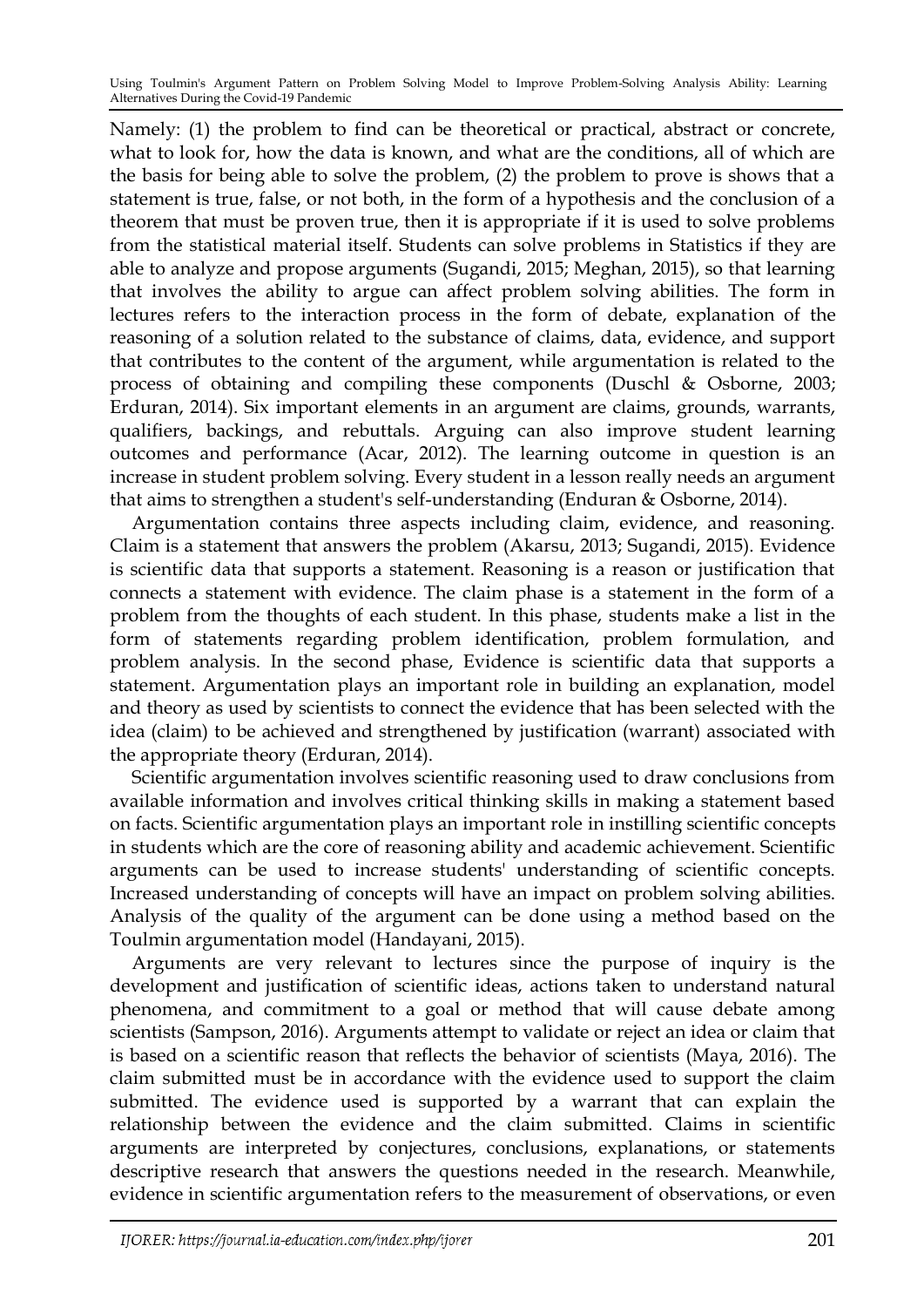findings from previous research that have been collected, analyzed, and then interpreted by researchers (Khodijah, 2015; Sampson et al, 2016). Argumentation skills in lectures have the following contributions to support the existence of cognitive and metacognitive processes, support the development of competence and critical thinking, support the achievement of scientific literacy and train students to speak and write in the language of science, support culturation into scientific cultural practice and develop epistemic criteria for evaluating knowledge, supports the development of reasoning, especially in the selection of theories or determination of attitudes based on rational criteria (Erduran, 2014).

Problem solving is a form of learning based on the constructivism paradigm. In problem solving learning students are required to actively think, try out hypotheses and if they succeed in solving the problem, students learn and acquire new knowledge (Bambang, 2015). There are two meanings to the term problem solving, the first is defined as the process of solving problems, especially for questions involving numeric. Second, as a problem-solving strategy that is carried out in problem-based learning which is a form of active learning. Problem solving learning is very potential in the formation of creative thinking and critical thinking (Victor, 2016). Critical thinking describes an analysis and development of possibilities for contrasting ideas, thoughts that can be used as material in making effective judgments and decisions. Productive thinking is expressed in the form of creating variations of ideas, creating unusual ideas, providing opportunities to choose the best alternative activities, or providing arguments in determining a choice. Solving problems is the most complex type of learning because it is related to other types of learning, especially the use of existing rules accompanied by a process of analysis and inference. With this type of problem solving learning, children's reasoning abilities will develop (Sagala, 2014).

Problem Solving learning is learning that begins by exposing students to real problems or simulated problems, working together in a group to develop problem solving skills or Problem Solving, then students presenting so that students are expected to become individuals who are able to learn independently (Dahar, 2016).

The five steps of problem solving identify problems, define and represent problems, explore possible resolution strategies, execute resolution strategies, review and evaluate the effects of problem solving activities (Nitko & Brookhart, 2017; Mayer in Rosbiono, 2017; Arifin, 2015; Bambang, 2015). Problem solving is focused on three aspects, namely learning settings, learning structures, teacher behavior during the learning process (Rosbiono, 2017). Problem solving is most effective if the focus of problem solving is not only on intellectual abilities but as a collection of smaller component skills, such as problem solving skills and practice in the problem solving process (Tolga, 2010; Soekismo, 2015). Problem solving is a process that requires logic in order to find a solution to a problem. Students can have problem solving abilities if the tutor teaches them effectively. There are 4 stages of problem solving ability including; (1) Understood the Problem, (2) Device a Plan, (3) Carry Out the Plan, (4) Look Back (Tambunan, 2014). Students' analytical skills can be achieved by applying problem-solving steps that can be used to find a way out of a problem (Bilgin, 2015). So that students are expected to understand the relationship between facts and concepts in the case of classroom learning. The development of understanding and the ability to utilize facts becomes very important in solving cases, because they are useful in dealing with everyday problems (Josef, et al., 2015).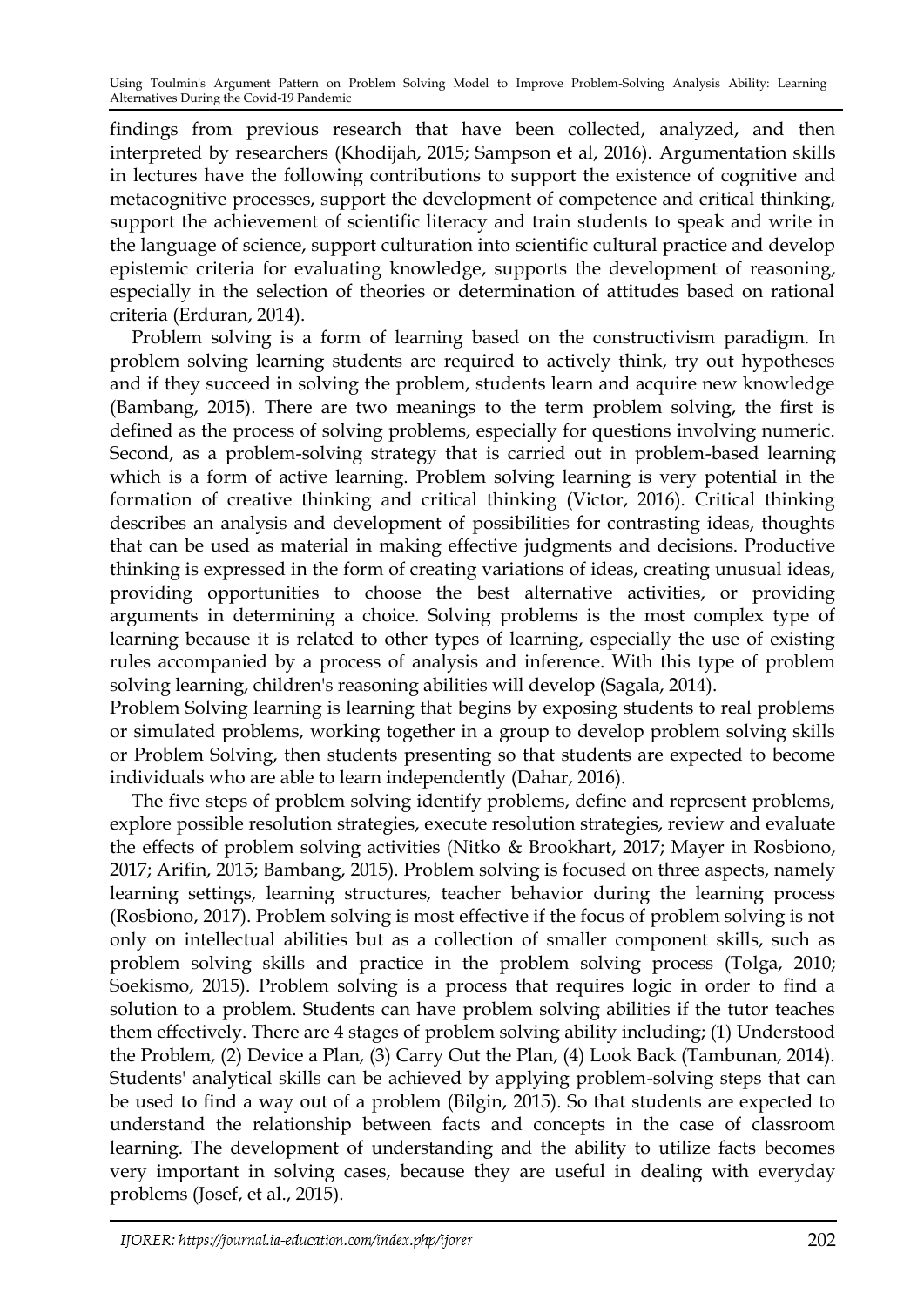This research will (1) improve students' analytical problem solving skills in Statistics courses and describe their improvement (N-gain); (2) Describing student responses to lectures by applying Toulmin's Argument Pattern, a problem solving model. This research is urgent because it seeks to improve the competence of students' problemsolving abilities through the application of Toulmin's Argument Pattern. The results of the study will also show the response and condition of the competence of students majoring in physics before and after the implementation of the Toulmin's Argument Pattern, increasing problem-solving abilities which then if the results of the application are effective, it can be used to provide recommendations for application to other identical subjects.

# **RESEARCH METHOD**

## **Place and time**

The place of this research was carried out in the physics department of the Unesa FMIPA and the time of the research was during the 2021 registration period lectures. This type of research is descriptive-quantitative to answer the problems posed and solutions will be sought.

# **Research design**

The design is to solve the problems faced by researchers using the One group pre-testposttest design (Sugiyono, 2014) with the design in Figure 1.



**Figure 1.** Research design.

 Note: O1 = pre test O2 = posttest X = treatment toulmin's argument pattern model problem solving

The subjects of this study were 30 physics students in the Statistics program class. The reason for choosing students from this program is that most students have difficulty solving the problems that are their assignments. The research procedur in the Figure 2.



**Figure 2.** Research procedure.

# **Research Instruments**

The instruments in this study were a test of problem solving analysis skills and student response questionnaires. In this study, a problem solving analysis ability test was used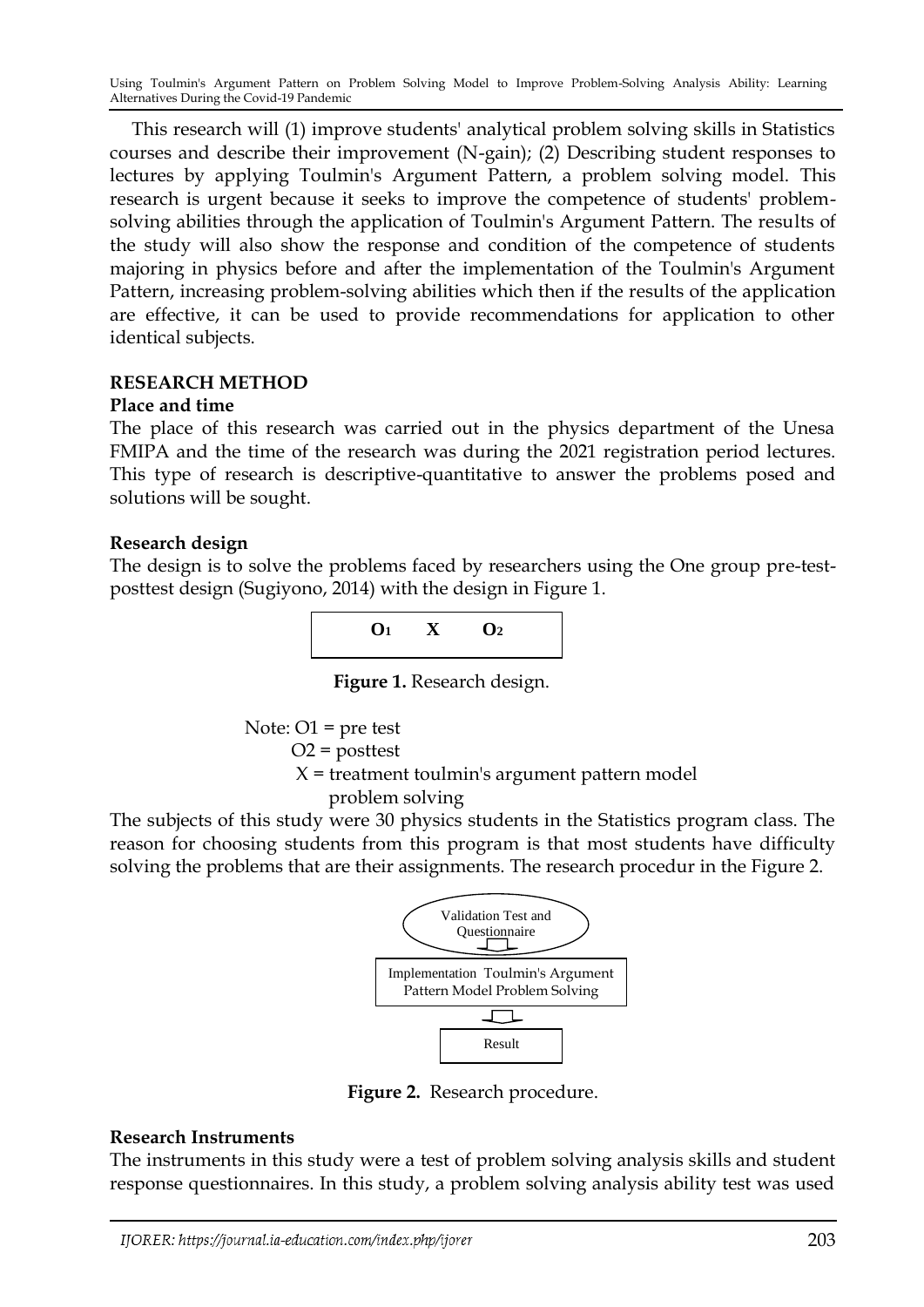by giving Toulmin's argument pattern problem solving model with a quasiexperimental approach. The questionnaire that will be used is a closed questionnaire related to the provision of Toulmin's argument pattern problem solving model in lectures. Test Instrument The ability to analyze problem solving before being used was tested for validity and reliability. This is intended to fulfill the requirements of a good test. Likewise, the response to the questionnaire was seen to fulfill its validity.

# **Data analysis technique**

The analytical technique used to solve the problem is by using the success criteria and normalized N-gain. Observational data were analyzed to determine student activity based on the student activity observation sheet. The assessment is seen from the score on the observation sheet used. The percentage obtained from the score on the observation sheet is qualified to determine how much student activity is in participating in the learning process. The test is used to measure students' ability in problem solving.

Student learning outcomes were analyzed based on the scores obtained by students before and after lectures using Toulmin's argument pattern problem solving model. The value of learning outcomes from the pretest and posttest of students was analyzed by N-gain to show the degree of influence of increasing student learning outcomes before and after lectures with Toulmin's argument pattern problem solving model. Analysis of learning outcomes can be calculated using the following equation:

> Total score obtained Value of learning outcomes  $=$  --------------------------------- x 100 Maksimum Score

The value of learning outcomes from the pretest and posttest of students was analyzed with N-gain to show the degree of influence of increasing student learning outcomes before and after learning with Toulmin's argument pattern problem solving model.

$$
\langle g \rangle = \frac{Spost - Spre}{Smax - Spre}
$$
  
With:  $\langle g \rangle$ : Score N-gain  
Spost : Score posttest  
Spre : Score pretest  
Smax : Score max.

The results of the N-gain calculation are then converted to the criteria in Table 1.

| <b>Tabel 1:</b> Tollitanzed gain criteria. |                 |  |  |  |  |
|--------------------------------------------|-----------------|--|--|--|--|
| N-Gain Score                               | N-Gain criteria |  |  |  |  |
| $0.70 \leq N\text{-Gain}$                  | High            |  |  |  |  |
| $0.30 \le N$ -Gain $\le 0.70$              | Medium          |  |  |  |  |
| $N-Gain < 0.30$                            | Low             |  |  |  |  |
|                                            | (Arifin, 2015)  |  |  |  |  |

#### **Tabel 1.** Normalized gain criteria.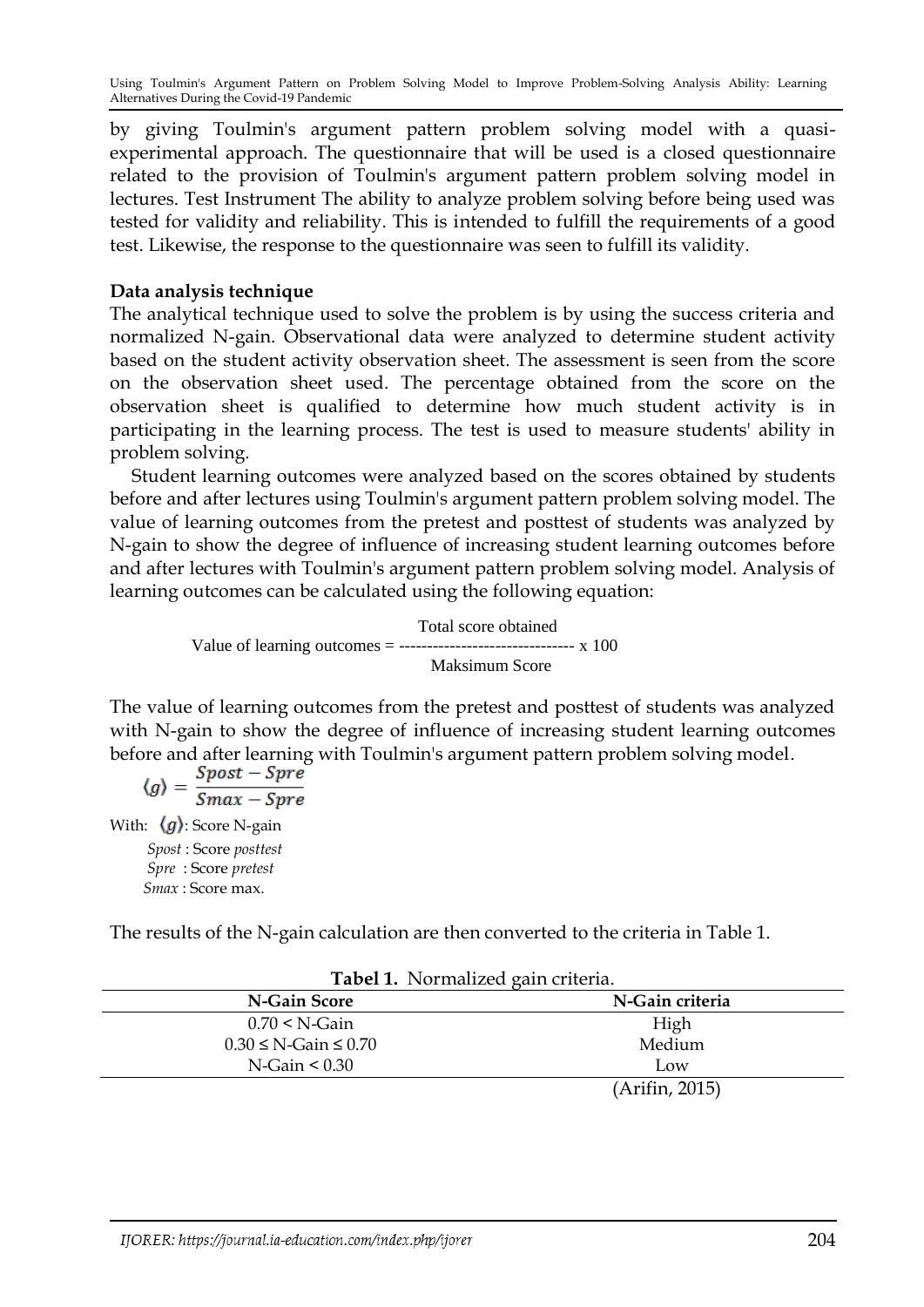# **RESULTS AND DISCUSSION**

# **1. Improving Student Problem Solving Analysis Ability Through Giving Toulmin's Argument Pattern in Problem Solving Model.**

 Problem solving analysis skills of the competencies taken are: (1) Understanding problems, Identifying problems; (2) Exploring problem solving strategies; (3) Implementing solving strategies; (4) Looking back and evaluating the effects of problem solving activities; (5) Students ask questions; (6) Irrelevant behavior (Demircioglu & Ucar, 2015). The results of the analysis of competency values before and after students take part in the lecture process are presented in Table 2.

| Competence                                  | Information  | Pretest                        |           |                              | Posttest       |                    |       |  |
|---------------------------------------------|--------------|--------------------------------|-----------|------------------------------|----------------|--------------------|-------|--|
|                                             |              | Σ<br>Completeness<br>$\bar{x}$ |           | <b>ZStudent Completeness</b> |                | $\bar{\mathbf{x}}$ |       |  |
|                                             |              | Students                       | Indicator |                              | S              | Indicator          |       |  |
| <b>Understanding the</b>                    | Complete     | 4                              | 13.33     | 49.17                        | 28             | 93.33              | 86.67 |  |
| problem                                     | Not Complete | 26                             |           |                              | 2              |                    |       |  |
| <b>Identify the problem</b>                 | Complete     | 6                              | 20.00     | 34.17                        | 29             | 96.67              | 88.33 |  |
|                                             | Not Complete | 24                             |           |                              | 1              |                    |       |  |
| <b>Explore problem solving</b>              | Complete     | 4                              | 13.3      | 22.50                        | 28             | 93.33              | 80.00 |  |
| strategies                                  | Not Complete | 26                             |           |                              | $\overline{2}$ |                    |       |  |
| <b>Reviewing and evaluating</b>             | Complete     | 7                              | 23.33     | 44.17                        | 26             | 86.67              | 79.17 |  |
| the impact of problem<br>solving activities | Not Complete | 23                             |           |                              | $\overline{4}$ |                    |       |  |
| <b>Students ask questions</b>               | Complete     | 6                              | 20.00     | 32.50                        | 25             | 83.33              | 75.50 |  |
|                                             | Not Complete | 24                             |           |                              | 5              |                    |       |  |
| <b>Irrelevant behavior</b>                  | Complete     | 9                              | 30.00     | 26.67                        | 27             | 90.00              | 80.83 |  |
|                                             | Not Complete | 21                             |           |                              | 3              |                    |       |  |

**Table 2.** Results of competency analysis of the problem solving model.

Note:  $\bar{x}$  = Average value , ΣMhs = sum of Students,

Table 2 shows the competence of students before taking part in the lecture process is generally still low. Most of the students have difficulty applying their skills in solving case study problems of learning in Statistics course. The application of Toulmin's Argument Pattern in problem solving models can improve the completeness of all competencies (Handayani, 2015), although some students still have difficulty in certain aspects (Akarsu, 2013). The value of N-gain and sensitivity in Statistics lectures can be seen in Table 3.

**No Competence** *N-Gain* **Sensitivity Coeficien Information Coeficien Information 1** Understanding the problem 0.93 High 0.46 sensitive **2** Identify the problem 0.82 High 0.60 sensitive **3** Explore problem solving strategies 0.74 High 0.62 sensitive **4** Execute the settlement strategy 0.63 Medium 0.34 sensitive **5** Reviewing and evaluating the impact of problem solving activities 0.64 Medium 0.12 not sensitive **6** Students ask questions 0.85 High 0.56 sensitive **7** Irrelevant behavior 0.40 Low 0.36 sensitive

**Table 3.** N-Gain and sensitivity values in lectures.

IJORER: https://journal.ia-education.com/index.php/ijorer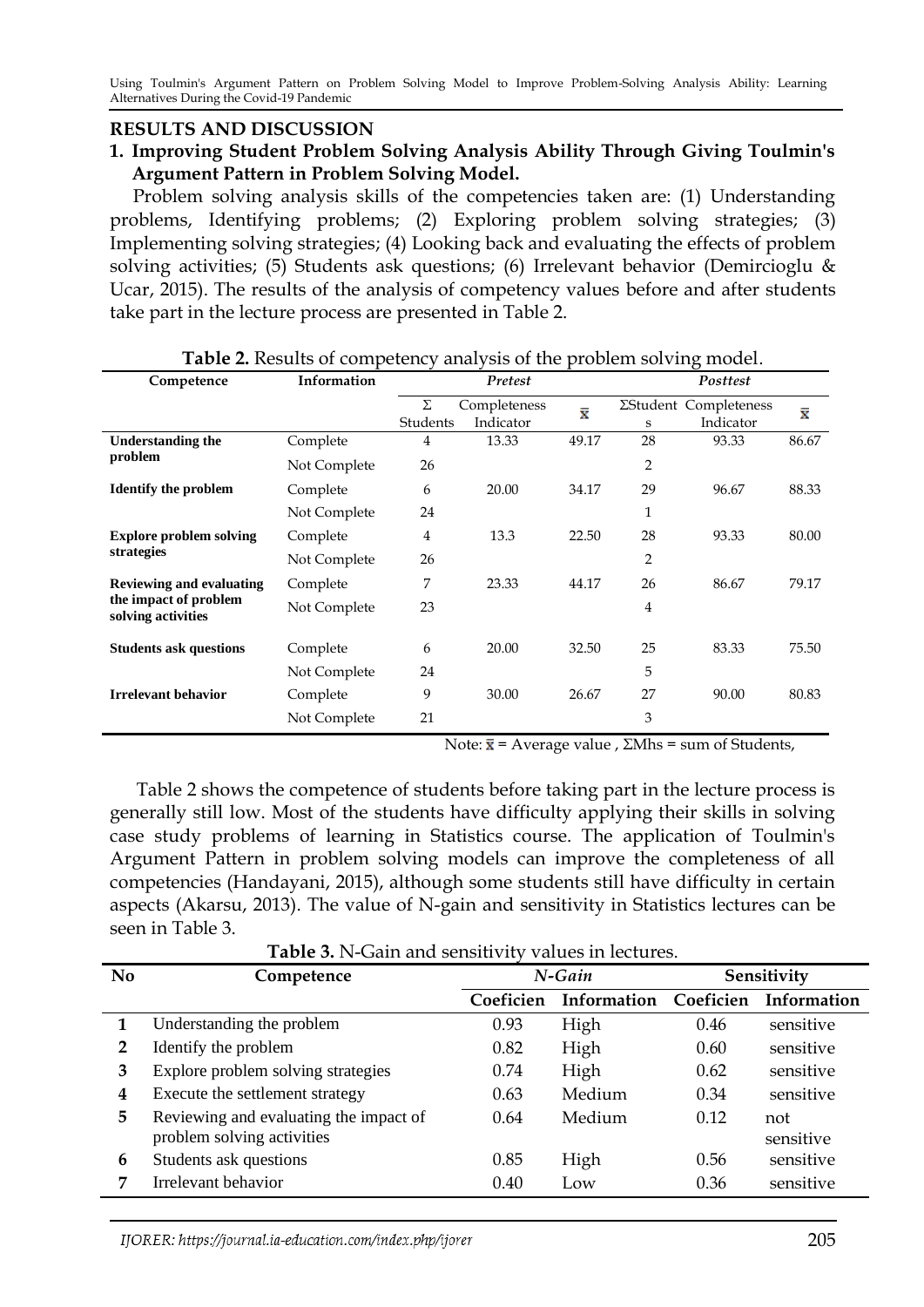Table 3 shows that increasing competence in understanding problems, identifying problems, exploring problem solving strategies, students asking questions, in high criteria, irrelevant behavior, in low criteria. The student competencies used are generally good and sensitive to the lecture process, except for looking back and evaluating the effect of problem solving activities not yet sensitive to the lecture process (Herlianti, 2012).

# **2. Student responses after giving Toulmin's Argument Pattern, in the Problem Solving model**

The results of student responses during lectures by applying Toulmin's Argument Pattern, problem solving models are presented briefly in Table 4.

|                                         | <b>Student Response Component</b>                                                        | <b>Response Yes</b> |               | Response No    |               |  |  |  |  |
|-----------------------------------------|------------------------------------------------------------------------------------------|---------------------|---------------|----------------|---------------|--|--|--|--|
|                                         |                                                                                          | Sum                 | $\frac{0}{0}$ | Sum            | $\frac{0}{0}$ |  |  |  |  |
| 1. The novelty of the learning process: |                                                                                          |                     |               |                |               |  |  |  |  |
|                                         | a. How lecturers teach                                                                   | 28                  | 93.0          | $\overline{2}$ | 6.7           |  |  |  |  |
|                                         | b. Language of instruction                                                               | 27                  | 90.0          | 3              | 10.0          |  |  |  |  |
|                                         | c. Language and content of case study<br>sheets                                          | 27                  | 90.0          | 3              | 10.0          |  |  |  |  |
|                                         | d. Learning atmosphere in class                                                          | 29                  | 96.7          | 1              | 3.3           |  |  |  |  |
| 2.                                      | Clarity of delivery of Toulmin's Argument Pattern in Problem Solving Model by lecturers: |                     |               |                |               |  |  |  |  |
|                                         | a. Use clear and concise questions.                                                      | 29                  | 96.7          | 1              | 3.3           |  |  |  |  |
|                                         | b. Give a reference                                                                      | 29                  | 96.7          | 1              | 3.3           |  |  |  |  |
|                                         | c. Focusing                                                                              | 29                  | 96.7          | 1              | 3.3           |  |  |  |  |
|                                         | d. Spread the question                                                                   | 29                  | 6.7           | $\mathbf{1}$   | 3.3           |  |  |  |  |
|                                         | e. Shifting turn                                                                         | 29                  | 96.7          | 1              | 3.3           |  |  |  |  |
|                                         | f. Give time to think                                                                    | 29                  | 96.7          | $\mathbf{1}$   | 3.3           |  |  |  |  |
|                                         | a. Using tracker questions                                                               | 27                  | 90.0          | 3              | 10.0          |  |  |  |  |
|                                         | b. Increase interaction                                                                  | 27                  | 90.0          | 3              | 10.0          |  |  |  |  |
| 3.                                      | Clarity of problem solving stages to measure competence by lecturers:                    |                     |               |                |               |  |  |  |  |
|                                         | a. Understanding the problem                                                             | 29                  | 96.7          | $\mathbf{1}$   | 3.3           |  |  |  |  |
|                                         | b. Identify the problem                                                                  | 29                  | 96.7          | 1              | 3.3           |  |  |  |  |
|                                         | c. Explore problem solving strategies                                                    | 25                  | 83.3          | 5              | 16.7          |  |  |  |  |
|                                         | d. Execute the settlement strategy                                                       | 23                  | 76.7          | 7              | 23.3          |  |  |  |  |
|                                         | e. Reviewing and evaluating the<br>impact of problem solving activities                  | 23                  | 76.7          | 7              | 23.3          |  |  |  |  |
|                                         | f. Students ask questions                                                                | 25                  | 83.3          | 5              | 16.7          |  |  |  |  |
|                                         | g. Irrelevant behavior                                                                   | 24                  | 80.0          | 6              | 20.0          |  |  |  |  |
|                                         | h. Drawing conclusions                                                                   | 29                  | 96.7          | 1              | 3.3           |  |  |  |  |
| 4.                                      | Ease of working on the assessment sheet:                                                 |                     |               |                |               |  |  |  |  |
|                                         | a. Pedagogic ability                                                                     | 24                  | 80.0          | 6              | 20.0          |  |  |  |  |
|                                         | b. Professional ability                                                                  | 20                  | 66.7          | 10             | 33.3          |  |  |  |  |
| 5.                                      | Interested if the Toulmin's Argument Pattern model is applied to:                        |                     |               |                |               |  |  |  |  |
|                                         | a. Next material                                                                         | 28                  | 93.3          | $\overline{2}$ | 6.7           |  |  |  |  |
|                                         | b. Other courses                                                                         | 24                  | 80.0          | 6              | 20.0          |  |  |  |  |

#### **Table 4**. Results of student response analysis in lectures.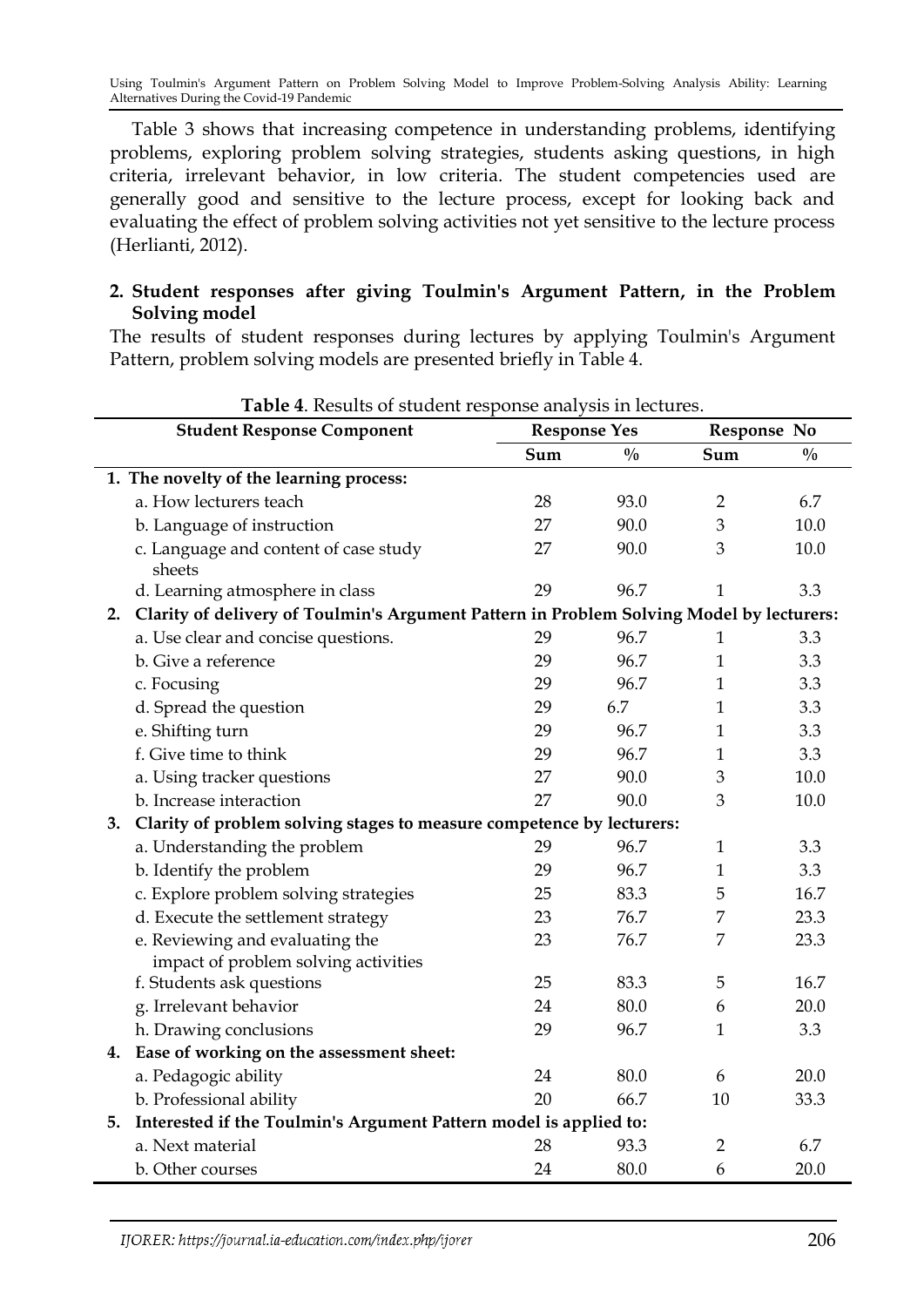Table 4 shows that most of the students feel new with the learning process that has been carried out, feel clear with the information conveyed by the lecturer, find it easy to learn and work on learning case studies (Junianto, 2015), and are interested in giving Toulmin's Argument Pattern, problem model solving is applied to other subjects. With the emergence of novelty in teaching given by lecturers, it will increase student curiosity and a new learning atmosphere. As a result, students are more active in discussing and solving the problems presented will be better.

## **CONCLUSION**

The conclusions obtained after conducting research on improving analytical problem solving skills in Statistics courses through the provision of Toulmin's Argument Pattern problem solving model for undergraduate physics education students are as follows. Increasing students' problem solving analysis skills for Statistics courses in the aspects of: (1) understanding the problem of high and sensitive increments, (2) Identifying high and sensitive increment problems, (3) Exploring strategies for solving high and sensitive increment problems, (4) Carrying out the settlement strategy the increase is moderate and sensitive, (5) Looking back and evaluating the effect of problem solving activities, the increase is moderate and insensitive, (6) Students ask questions with high and sensitive increases, (7) Irrelevant behavior, the increase is low and sensitive. 2. Student responses after giving Toulmin's Argument Pattern in the Problem Solving model of Statistics lecture activities are very positive. Students feel new with the learning process that has been carried out, feel clear about the information conveyed by the lecturer, find it easy to learn and work on learning case studies, and are interested if it is applied to other subjects. Toulmin's Argument Pattern, with problem solving that received a very positive response by students programming Statistics courses, can be applied to other courses to see the consistency of good research results. This research is limited to only one class, so necessary to examine the number of classes that are more than one and in other study programs in universities in Surabaya.

#### **REFERENCES**

- Acar, O. & Patton, B. R. (2012). Argumentation and formal reasoning skills in an argumentationbased guided inquiry course. *Procedia-Social and Behavioral Sciences 46*(2012), 4756 – 4760. https://doi.org/10.1016/J.SBSPRO.2012.06.331
- Akarsu, B., Bayram, K. Slisko, J. & Cruz, A. C. (2013). Understanding elementary students' argumentation skills through discrepant event marbles in the Jar. *International Journal of Scientific Research in Education, 6*(3), 221-232.
- Arifin, Z. (2015). *Metodologi penelitian pendidikan, filosofi, teori, & aplikasinya.* Surabaya: Lentera Cendekia.
- Bilgin, I. (2015). *The effect of different problem-solving strategies on university students' problemsolving achievements of quantitative problems in chemistry.* Turkey: Faculty of Education, Department of Elementary Education Gölköy-Bolu.
- Dahar, R. W. (2016). *Teori-Teori belajar dan pembelajaran*. Jakarta: Erlangga.
- Demircioglu, T. & Ucar, S. (2015). Investigating the effect of argument-driven inquiry in laboratory. *Educational Sciences: Theory and Practice, 15*(1), 267-283. https://doi.org/10.12738/estp.2015.1.2324
- Dorongin, F. (2017). Kurikulum baru keterampilan abad 21 dan implementasinya. *PGSD Binus*. https://pgsd.binus.ac.id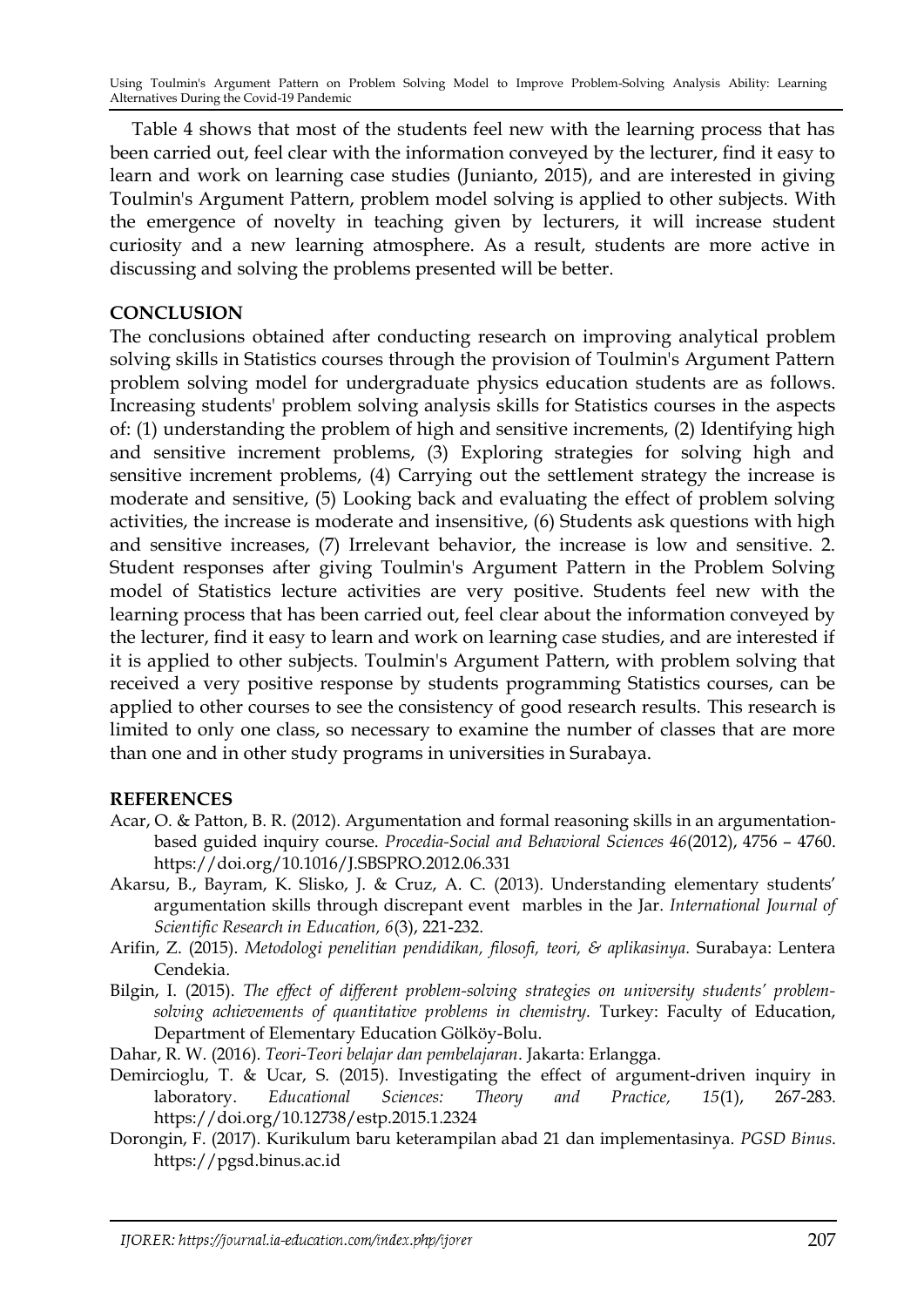- Duschl, R. & Osborne, J. (2014). Supporting and promoting argumentation discourse in science education. *Studies in Science Education, 38*(1), 39-72. <https://doi.org/10.1080/03057260208560187>
- Erduran, S., Shirley S. & Osborne J. (2014). Tapping into argumentation developments in the application of toulmin's argument pattern for studying science discourse. *Science Education, 88*(November), 915-933. https://doi.org/10.1002/SCE.20012
- Faqih, A. & Lukiyadi L. (2014) Revitalisasi mata kuliah statistika program S1 PGSD untuk mendukung penyiapan kompetensi profesional calon lulusan. *Project Report*. Surabaya: Universitas Terbuka.
- Handayani, P. & Murniati S. (2015). Analisis argumentasi peserta didik kelas x sma muhammadiyah 1 Palembang dengan menggunakan model argumentasi toulmin. *Inovasi dan Pembelajaran Fisika, 2*(1), 6-13[. https://doi.org/10.36706/jipf.v2i1.2355](https://doi.org/10.36706/jipf.v2i1.2355)
- Herlianti, Y., Rustaman, N. Y., Rohman, I. & Fitriani, A. (2012). Kualitas argumentasi pada diskusi isu sosio saintifik mikrobiologi melalui weblog. *Jurnal Pendidikan IPA Indonesia (JPII), 1*(2), 168-177.<https://doi.org/10.15294/jpii.v1i2.2135>
- Junianto, D. (2015). Pengaruh kinerja mengajar guru, keterlibatan orang tua, aktualisasi diri, terhadap motivasi berprestasi. *Pendidikan Teknologi dan Kejuruan, 22*(3), 307-314. <https://doi.org/10.21831/jpv.v3i3.1845>
- Josef T., Eva T. & Jiri S. (2012). Implementation of inquiry-based science education in science teacher training. *Journal Of Educational And Instructional Studies In The World, 2(4), 23.*
- Khodijah, S., Murni, M. & Riezky R. (2015). Action research untuk memperbaiki kemampuan argumentasi siswa sma melalui desain pembelajaran berbasis inquiry dipadu assesment for learning (afl). *Pendidikan Biologi FKIP Universitas Sebelas Maret, 2*(1), 6.
- Maya, R., Murni R., Harlita, H., Meti I. & Sajidan. (2016). Profil keterampilan argumentasi ilmiah mahasiswa pendidikan biologi fkp UNS pada mata kuliah anatomi tumbuhan. *Bioedukasi, 9*(1), 1-10. https://doi.org/10.20961/bioedukasi-uns.v9i1.3880
- Meghan, B., Amanda C., Christian S., Mac C., & Rena D. (2015). The learning benefits of being willing and able to engage in scientific argumentation. *International Journal of Science Education, 37*(10), 1590-1621.<https://doi.org/10.1080/09500693.2015.1045958>
- Nitko, A.J. & Brookhart, S.M. (2017). *Educational assessmentof students. 5th edition*. Colombus: Pearson Merrill Prentice Hall.
- Nurlela, A. (2018). *Pembelajaran model pemecahan masalah berbasis eksperimen pada materi pengaruh suhu terhadap kelarutan*. Thesis. Bandung: Universitas Pendidikan Indonesia. Tidak diterbitkan.
- Bambang, R. (2015). Pembelajaran berbasis masalah untuk meningkatkan kemampuan argumentasi matematis mahasiswa. *Program Studi Matematika STKIP Siliwangi Bandung, 4*(2), 123-.
- Rosbiono, M. (2017). *Teori Problem solving untuk sains*. Jakarta: Direktorat Jenderal Peningkatan Mutu Pendidik dan Tenaga Kependidikan Depdiknas.
- Sagala, S. (2014). *Konsep dan makna pembelajaran*. Bandung: Alfa Beta.
- Sampson, Victor, P. E., & friends. (2016). *Argument driven inquiry in physical science*. USA: National Science Teachers Association Press.
- Setyowati, T. & Pramonoadi, A. M. (2019). *Peningkatan kompetensi kemampuan pemecahan masalah matakuliah tap melalui pemberian guiding question model problem solving mahasiswa pg-paud di pokjar Bojonegoro*. Laporan Penelitian: Universitas Terbuka.
- Soekismo, R. & Bambang A. (2015). Pembelajaran berbasis masalah untuk meningkatkan kemampuan argumentasi matematis mahasiswa. *Program Studi Matematika STKIP Siliwangi Bandung, 4*(2), 120-140. <https://doi.org/10.22460/infinity.v4i2.p120-139>
- Sugandi, S. R. (2015). *Pengaruh penggunaan pola argumentasi toulmin pada pembelajaran fisika melalui metode diskusi terhadap peningkatan pemahaman konsep dan kualitas argumentasi sains peserta didik sma*. Thesis. Bandung: Universitas Pendidikan Indonesia.